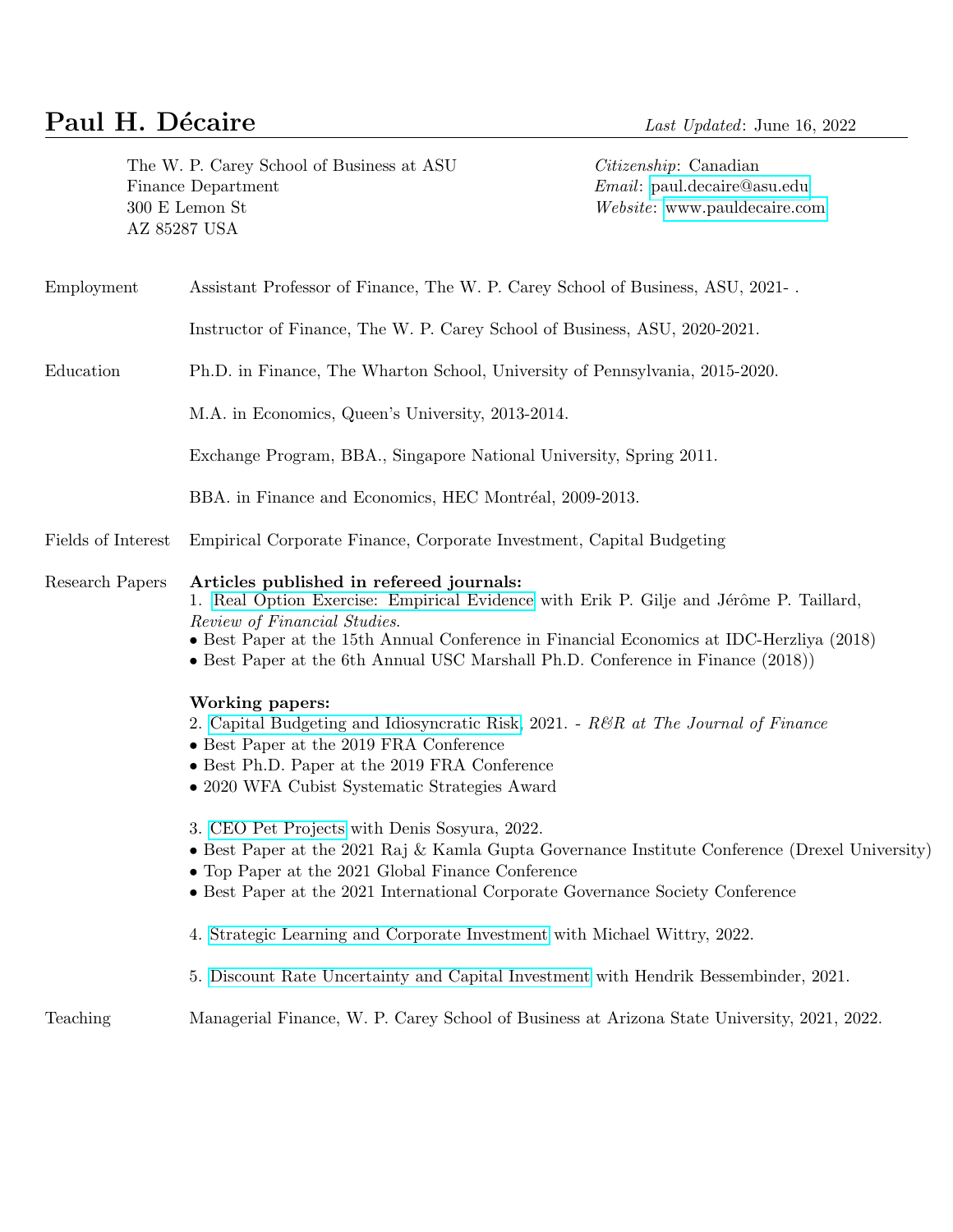## External (\* Coauthors, \*\* Scheduled)

### Presentations Strategic Learning and Corporate Investment

Seminar: Ohio State University (Fisher)\*, Arizona State University (W. P. Carey), McGill University (Desautels Faculty of Management), Iowa State University (Ivy College of Business)\* \*\*, HEC Montreal\*\*

Conference: 2021 CMI Firm Finance workshop\*, 2021 FMA Annual Meeting\*, 2021 Colorado Finance Summit\*, 2022 European Winter Finance Conference, 2022 UBC Winter Finance Conference, 2022 University of Oklahoma Energy and Climate Finance Research Conference, ABFER 9th Annual Conference\*, 7th SDU finance workshop\*, ITAM Finance Conference 2022, 2022 Frontiers In Finance Conference\*\*, 2022 Western Finance Association Conference (WFA)\* \*\*, NBER Summer Institute 2022 Corporate Finance Workshop\* \*\*, 2022 European Finance Association Conference\*\*, 2022 European Economic Association Conference\*\*, 2022 Northern Finance Conference\* \*\*

#### CEO Pet Projects

Seminar: Arizona State University (W. P. Carey), HEC Paris (School of Business), University of Rochester (Simon Business School)\*, 2021 Virtual Finance Seminar series\*, Corporate Finance Webinar\*, Ohio State University (Fisher), University of Alabama\*, University of Manchester\*, University of Rochester\*

Conference: 2021 VSB Mid-Atlantic Research Conference in Finance, Raj & Kamla Gupta Governance Institute at Drexel University 2021, 2021 Quadrant Private Wealth Behavioral Finance Conference\*, 37th International Conference of the French Finance Association, 2021 Behavioural Finance Working Group, 2021 China International Conference in Finance\*, 2021 Global Finance Conference, Owners as Strategists Conference 2021, 2021 Western Finance Association Conference (WFA), 3rd Endless Summer Conference on Financial Intermediation and Corporate Finance (CERP)\*, 2021 European Finance Association Conference, 2021 CMI Firm Finance workshop, Red Rock Finance Conference 2021, 2021 Northern Finance Conference, 2021 Academy of Behavioral Finance & Economics Conference, 2021 FMA Annual Meeting, 7th Annual ICGS Conference Corporate Governance in Times of Disruption, Corporate Finance Day 2021, 2021 Conference on Financial Economics and Accounting (Kelley School of Business), 2021 New Zealand Finance Meeting, 2nd Boca Corporate Finance and Governance Conference, 2022 Finance Down Under\*, Northeastern University Finance Conference 2022, 2022 Financial Intermediation Research Society (FIRS)\*

#### Capital Budgeting and Idiosyncratic Risk

Seminar: The Wharton School, Ohio State University (Fisher), Washington University (Olin), Harvard Business School, University of Colorado at Boulder (Leeds), Boston College (Carroll), University of Maryland (Robert H. Smith), University of Washington (Foster), Michigan State University (Eli Broad), Arizona State University (W. P. Carey)

Conference: 2019 AFA Poster Session, 2019 FRA Conference, 2020 Midwest Finance Association Conference, 2020 Western Finance Association Conference, 2020 European Finance Conference

#### Real Option Exercise: Empirical Evidence

Seminar: University of South Florida (Muma)\*, Vanderbilt University (Owen)\*, University of Pennsylvania (Wharton)\*, University of Pittsburgh (Katz)\*, Babson College\*, ITAM\*

Conference: 2018 Texas Finance Festival\*, 4th Northeastern University Finance Conference\*, 15th Annual Conference in Financial Economic Research IDC\*, 6th Annual USC Marshall Ph.D. Conference in Finance, European Finance Association Meeting 2018, American Finance Association Meeting 2019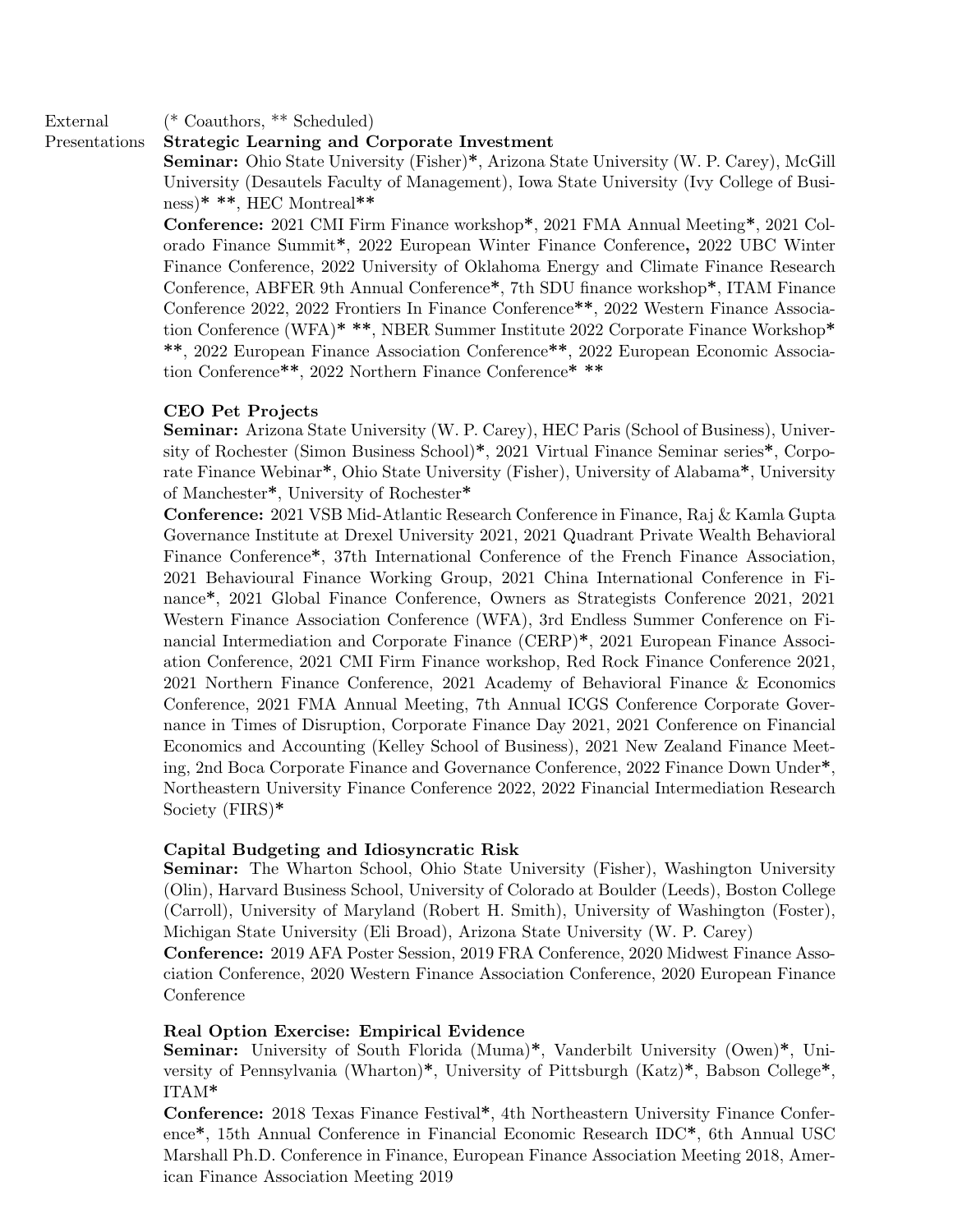| External<br>Presentations                      | (* Coauthors, ** Scheduled)<br>Discount Rate Uncertainty and Capital Investment<br><b>Seminar:</b> Arizona State University (W. P. Carey)<br><b>Conference:</b> 37th International Conference of the French Finance Association, 6th SDU<br>Finance Workshop                                                                                                                                                                                                                                                                                                                                                                                                                                                                                                                                                               |
|------------------------------------------------|----------------------------------------------------------------------------------------------------------------------------------------------------------------------------------------------------------------------------------------------------------------------------------------------------------------------------------------------------------------------------------------------------------------------------------------------------------------------------------------------------------------------------------------------------------------------------------------------------------------------------------------------------------------------------------------------------------------------------------------------------------------------------------------------------------------------------|
| Languages<br>and Skills                        | French (native), English (fluent)<br>SAS, MatLab, R, Stata, L <sup>T</sup> FX                                                                                                                                                                                                                                                                                                                                                                                                                                                                                                                                                                                                                                                                                                                                              |
| Referee Work                                   | Financial Letter, Review of Finance, Journal of Banking and Finance, Journal of Corporate<br>Finance, Review of Financial Studies, Management Science                                                                                                                                                                                                                                                                                                                                                                                                                                                                                                                                                                                                                                                                      |
| Committee Work<br>and Other Service            | Program Committee, ASU Sonoran Winter Finance Conference, 2021, 2022<br>Program Committee, Eastern Finance Association Conference, 2021<br>Session Chair, 37 <sup>th</sup> International Conference of the French Finance Association                                                                                                                                                                                                                                                                                                                                                                                                                                                                                                                                                                                      |
| Discussion                                     | 1. 2020 Western Finance Association Conference<br>2. $37th$ International Conference of the French Finance Association (x2)<br>3. 2021 Behavioural Finance Working Group<br>4. 2021 Academy of Behavioral Finance & Economics Conference<br>5. 2021 FMA Conference<br>6. 2022 AFA Conference                                                                                                                                                                                                                                                                                                                                                                                                                                                                                                                               |
| Fellowships,<br>Honors,<br>and Other<br>Awards | • George James Term Fund Travel Award, The Wharton School, 2019<br>• Kleinman Center for Energy Policy Research Grant, 2018<br>• Mack Institute for Innovation Management Research Fellowship, 2018<br>• Student Travel Award, American Finance Association (AFA), 2018<br>• Dean's Fellowship for Distinguished Merit, The Wharton School, 2015-2020<br>• Social Sciences and Humanities Research Council Doctoral Award, 2015-2019<br>• Social Sciences and Humanities Research Council Master Award, 2013-2014<br>• Queen's University Tri-Agency Recipient Recognition Award, 2013-2014<br>• Queen's Economics Department - Graduate Studies Scholarship, 2013-2014<br>• Excellence Scholarship in Economics, CIRPEE, 2013<br>• Excellence Scholarship in International Economics, Export and Development Canada, 2012 |

• Excellence Scholarship in Finance, National Bank Financial Market, 2012